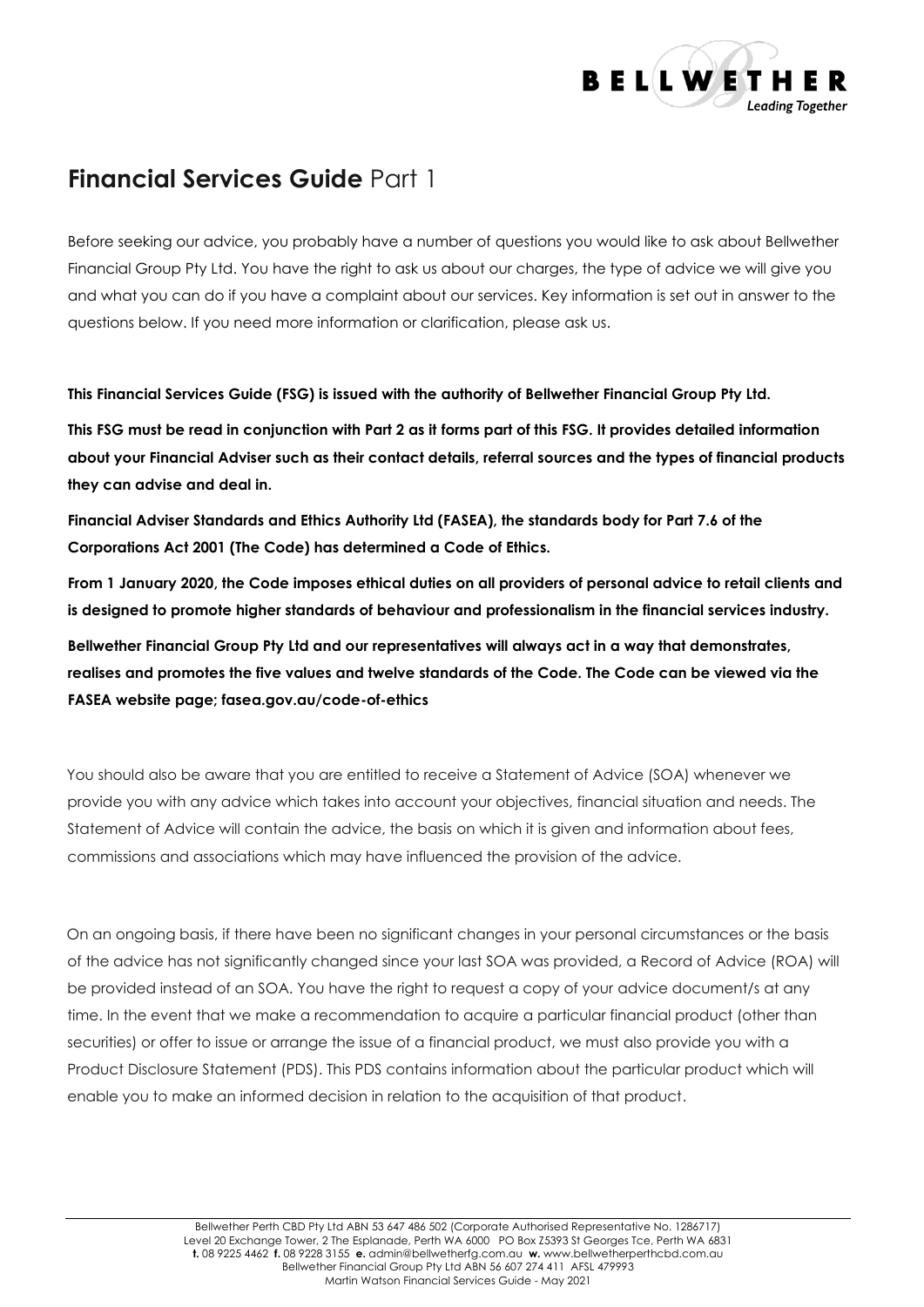## **BEFORE YOU GET OUR ADVICE**

## **Who are the advisers?**

Our team of financial advisers are experienced professionals committed to providing our clients with services that meet their needs and objectives. Please refer to the Part 2 of this FSG for information regarding your financial adviser.

### **Who will be providing the advisory services to me?**

All our financial advisers are representatives of Bellwether Financial Group Pty Ltd AFSL No. 479993, and Bellwether is responsible for the advice provided by its representatives.

#### **What advisory services are available to me?**

- **•** Deposit and Payment Products Basic Deposit
- **•** Deposit and Payment Products Non-basic Deposit
- **•** Government Debentures, Stocks and Bonds
- **•** Life Products Investment Life Insurance **Products**
- **•** Life Products Life Risk Insurance Products
- **•** Managed Investment Schemes including IDPS
- **•** Retirement Saving Account Products
- **•** Securities
- **•** Superannuation
- **•** Standard Margin lending products

When providing you with these advisory services, we act on your behalf.

Product recommendations are only made after considering their suitability for your individual investment objectives, financial situation and needs. Under the Corporations Act 2001 the advice provider is obligated to act in your best interest and this requires the advice provider to collect all required information about your financial situation and needs and objectives, make inquiries into the information provided, and investigate appropriate products and strategies that will meet your needs and objectives including preferences for socially responsible or ethical investments. From time to time where the advice provider cannot recommend any appropriate products or where the advice provider feels your best interest will not be served by him/her, the advice provider has a right to refuse the provision of advice or services.

We can provide regular reviews of your portfolio. If you choose to use this service, you will pay a fee that is tailored to your individual preference and circumstances.

**BELLWETHER** 

**Leading Together** 

### **Lack of Independence Declaration**

We are committed to providing you with quality advice and will take your personal financial situation, objectives and needs into consideration when providing you with this advice. We are also bound to inform you that the advice provided is not independent, impartial and unbiased as representatives under Bellwether Financial Group receive commissions in relation to insurance products and operate with restriction relating to the financial products which they provide financial service on i.e. we do not consider every product on the market but those that have been researched by our Investment Committee.

If you have any questions or concerns regarding this disclosure, please contact us.

## **How will I pay for the service?**

There are various ways we may be remunerated for the service we provide, including:

- **• Professional fees** where you pay a fee to Bellwether Financial Group Pty Ltd for all the services that we provide, this may be charged by direct invoice, deducted from your investment products or a combination of both;
- **• Brokerage/commissions** where the product provider pays Bellwether Financial Group Pty Ltd upon your initial investment and/or ongoing regularly throughout the life of your investment or insurance policy; or
- **• A combination of both** this is dependent on the type of service and ongoing arrangements agreed to.

Your fees will be discussed between you and your financial adviser before any recommendations are made and services provided to you. All fees will also be disclosed to you in the provided advice documents, initially the Statement of Advice and on an ongoing basis via a Record of Advice.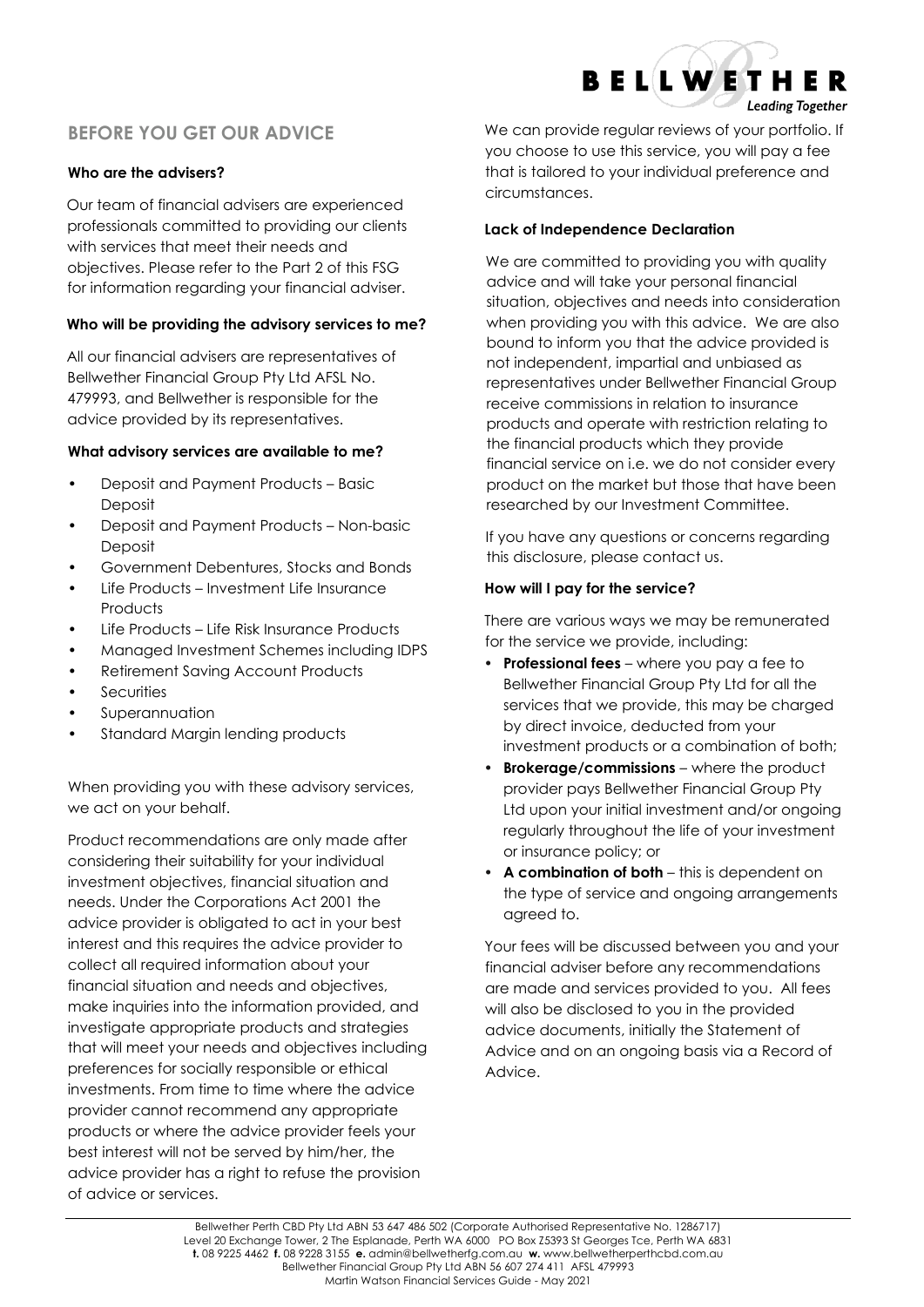

#### **Hourly Rates**

Hourly rates are usually applied for the initial formulation of financial advice. All fees are inclusive of GST. Our rates are as follows:

| Senior Financial Adviser | \$330 per hour |
|--------------------------|----------------|
| Financial Adviser        | \$220 per hour |
| Adviser Assistant        | \$165 per hour |
| Administrative Assistant | \$110 per hour |

#### **Professional Advice Fee**

A typical cost for initial advice would range from \$3,300 for simple advice up to \$22,000 more detailed and sophisticated advice. The price is dependent on the complexity of your situation and needs. An indicative price will be provided prior to the preparation of any advice.

If you choose to have us implement your financial strategy/s the fee will depend on the work involved and is subject to a minimum of \$2,200. These fees may be paid under an invoice arrangement or deducted from an investment product or a combination of both.

#### **Ongoing Client Service Package Fees**

The ongoing service package fees are between \$660 and \$7,700 per annum

#### **Ongoing Portfolio Management Fees**

We have an established investment committee that takes an oversight role in relation to the development of our authorised product list and model portfolios, inclusive of our socially responsible or ethical models. The recommendations of this committee will establish our protocols with regards to any transactions i.e. the purchase or sale of underlying holdings. Such transactions will be facilitated at no additional fee to you.

Ongoing Portfolio Management fee of between 0.77% and 1.10% per annum of funds under advice.

#### **Personal Insurance**

Unless we advise otherwise, we are remunerated by commission from the relevant insurer whenever you enter into an insurance policy arranged by us (including renewal and some variations).

New insurance policies are capped at 66% (inc GST) upfront commission and 22% (inc GST) trailing commission.

The commission is a percentage of the insurer's base premium (that is the premium excluding stamp duty and any other government charges).

Existing commission ranges between 0 – 110% in the first year and 0% and 35% per annum in subsequent years. The commission paid to us is utilised to cover our administration costs in relation to the insurances we recommend.

The commission is paid by the product issuer and is not an additional charge to you.

#### **Claims Handling Fee**

If you engage us to handle any claim on your behalf, the fee will depend on the work involved, subject to a minimum of \$3,300.

#### **Centrelink Assistance**

If you engage us to assist you with any Centrelink matters, the fee will depend on the work involved, subject to a minimum of \$1,100.

#### **Transparency**

We operate on a full disclosure policy for any fees received by the Licensee and Representatives. You will receive a Statement of Advice (SOA) detailing remuneration received by Bellwether Financial Group Pty Ltd and its representatives prior to making a decision on recommendations in the SOA. On an ongoing basis, remuneration will be disclosed via a Record of Advice.

If we have an ongoing fee arrangement with you which exceeds 12 months, then you will receive from us a Fee Disclosure Statement annually setting out the fees you have paid to us, the services that we are contracted to provide and what services we did provide to you over that period. A service agreement will be provided to you at the time of engagement clearly defining the services to be provided and the associated fee.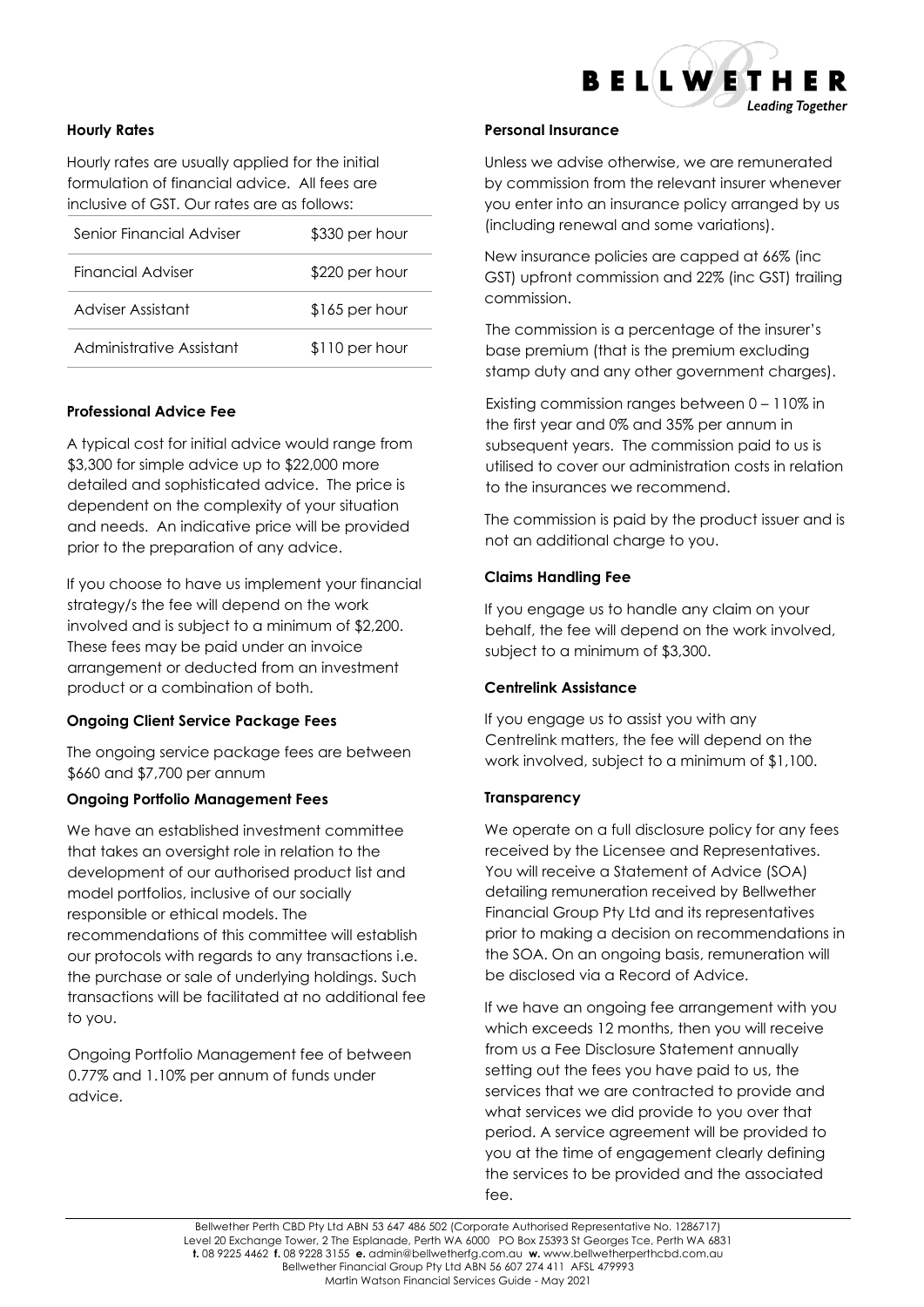**BELLWETHER Leading Together** 

Your Fee Disclosure Statement will also include information as to the services and associated costs for services to be provided in the next 12 months. We will request your consent to renew these services. This notice will also include details of when your consent is required by. You have a right to request further information in relation to the remuneration received by Bellwether Financial Group Pty Ltd and its representatives.

Bellwether Financial Group may from time to time receive a benefit from preferred product providers by way of sponsorship of educational seminars, conferences, marketing material or training days. Other benefits, such as prizes, awards and hospitality events (e.g. sporting events) may also be received. Details of benefits between \$100 and \$300 will be maintained on a Register. Benefits over \$300 are not allowed to be accepted.

You have a right to request for further information in relation to the remuneration, the range of amounts or rates of remuneration, and soft dollar benefits received by the licensee and/or authorised representative.

#### **Other Arrangements**

Bellwether Financial Group Pty Ltd is not owned by any Fund Manager or institution and there are no relationships that will influence the advice that you receive from them.

Your adviser may hold an interest in a financial product. Any significant interest/ownership will be recorded in a register of financial product holding and where appropriate, this holding will be disclosed to you in an advice document.

## **What about your privacy?**

Bellwether Financial Group Pty Ltd is committed to implementing and promoting a privacy policy, which will ensure the privacy and security of your personal information. A copy of our Privacy Statement will be provided to you at or before your initial meeting and future copies may be obtained from our website www.bellwetherfinancialgroup.com.au

## **WHEN YOU GET OUR ADVICE**

## **Do I get detailed information about actual commissions and other benefits my adviser gets from making the recommendations?**

Yes. You have the right to know about details of commissions and other benefits your financial adviser receives for their recommendations. All commissions, fees and other benefits received by the financial adviser as a result of providing advice are clearly detailed in the advice document provided in writing.

## **Will you give me advice that is suitable to my investment needs and financial circumstances**?

Yes. However, to do so we need to find out your individual investment objectives, financial situation and needs before we recommend any investment to you. You have the right not to divulge this information to us, if you do not wish to do so. In that case, we are required to warn you about the possible consequences of us not having your full personal information. You should read the warnings carefully.

## **What should I know about any risks of the investments or investment strategies recommended to me?**

We will explain to you any significant risks of investments and strategies that we recommend to you. If you are unsure about any of the risks discussed, you should ask us for further clarification.

## **What information do you maintain in my file and can I examine my file?**

We maintain a record of your personal profile that includes details of your investment objectives, financial situation and needs. We also maintain records of any recommendations made to you. If you wish to examine your file, we will make arrangements for you to do so. As a financial service provider, we have an obligation under the Anti Money Laundering and Counter Terrorism Act to verify your identity and the source of any funds.

This means that we will ask you to present identification documents such as passports and driver's licence. We will also retain copies of this information. We assure you that this information will be held securely.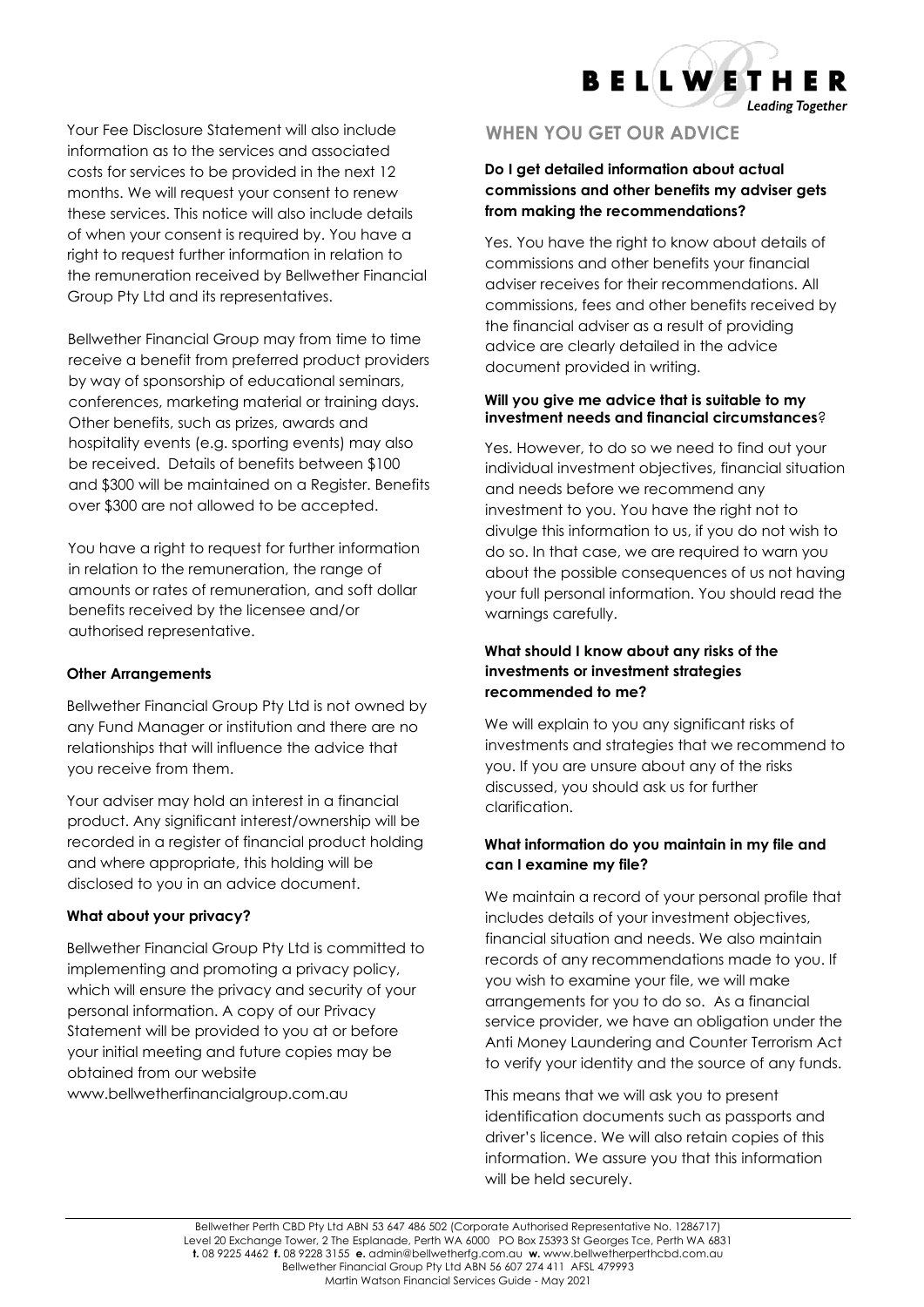

## **Can I tell you how I wish to instruct you to buy or sell my investment?**

Yes. You may notify us by telephone, fax or other means, however, in all cases, we must receive written confirmation of these instructions before we can take action.

## **Compensation Arrangements / Professional Indemnity**

Bellwether Financial Group Pty Ltd confirms that it has arrangements in place to ensure it continues to maintain Professional Indemnity insurance in accordance with s.912B of the Corporations Act 2001 (as amended). In particular our Professional Indemnity insurance, subject to its terms and conditions, provide indemnity up to the sum insured for Bellwether Financial Group Pty Ltd and our Directors,

Financial Advisers and employees in respect of our authorisations and obligations under our Australian Financial Services Licence. Where a Director, Financial Adviser, or employee has ceased work with Bellwether Financial Group Pty Ltd, this insurance will continue provide cover for any work they completed whilst they were engaged with us.

## **IF YOU HAVE ANY COMPLAINTS**

## **Who can I speak to if I have a complaint about the advisory service?**

We are committed to providing quality advice to our clients. This commitment extends to providing accessible complaint resolution mechanisms. If you have any complaint about the service provided to you, you should take the following steps:

Contact your adviser and tell your adviser about your complaint.

• If your complaint is not satisfactorily resolved within 7 days, please contact Bellwether Financial Group Pty Ltd on (08) 9225 4462 or put your complaint in writing and send it to us at PO Box Z5393 St Georges Tce, Perth WA 6831 or email management@bellwetherfg.com.au. We will try and resolve your complaint quickly and fairly.

• If an issue has not been resolved to your satisfaction, you can lodge a complaint with the Australian Financial Complaints Authority, (AFCA). AFCA provides fair and independent financial services complaint resolution that is free to consumers. Website: www.afca.org.au Email: [info@afca.org.au](mailto:info@afca.org.au) Telephone: 1800 931 678 (free call)

In writing: Australian Financial Complaints Authority, GPO Box 3, Melbourne VIC 3001

• If your concerns involve unethical conduct, you may wish to consider raising these concerns with the Financial Planning Association of Australia (FPA). They can be contacted on 1300 337 301 or at PO Box 109 Collins St West, Melbourne VIC 8007.